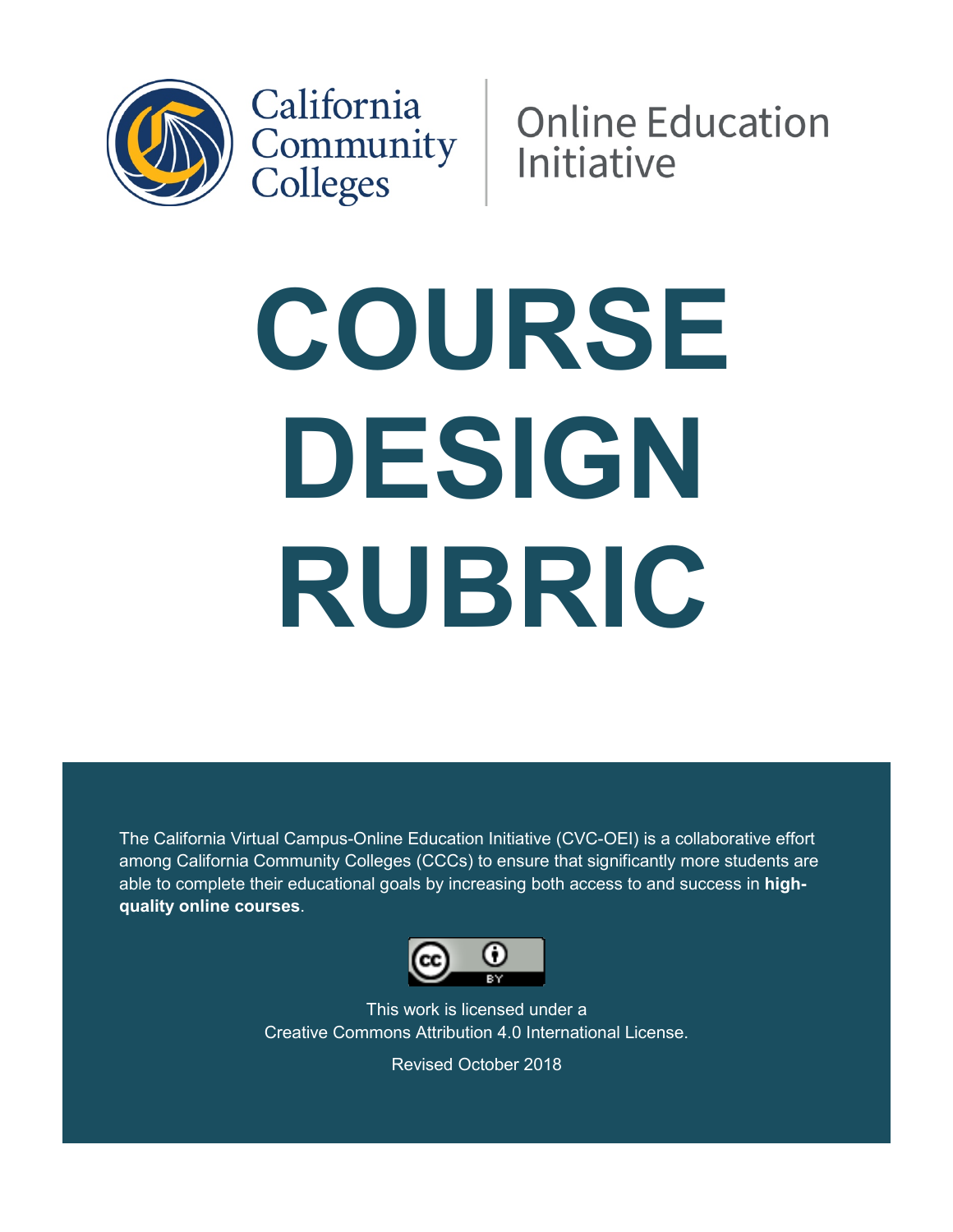*This page is intentionally left blank for printing purposes. If you plan to print the*  document for your own reference, you may check the page numbers to print just  *what you need.*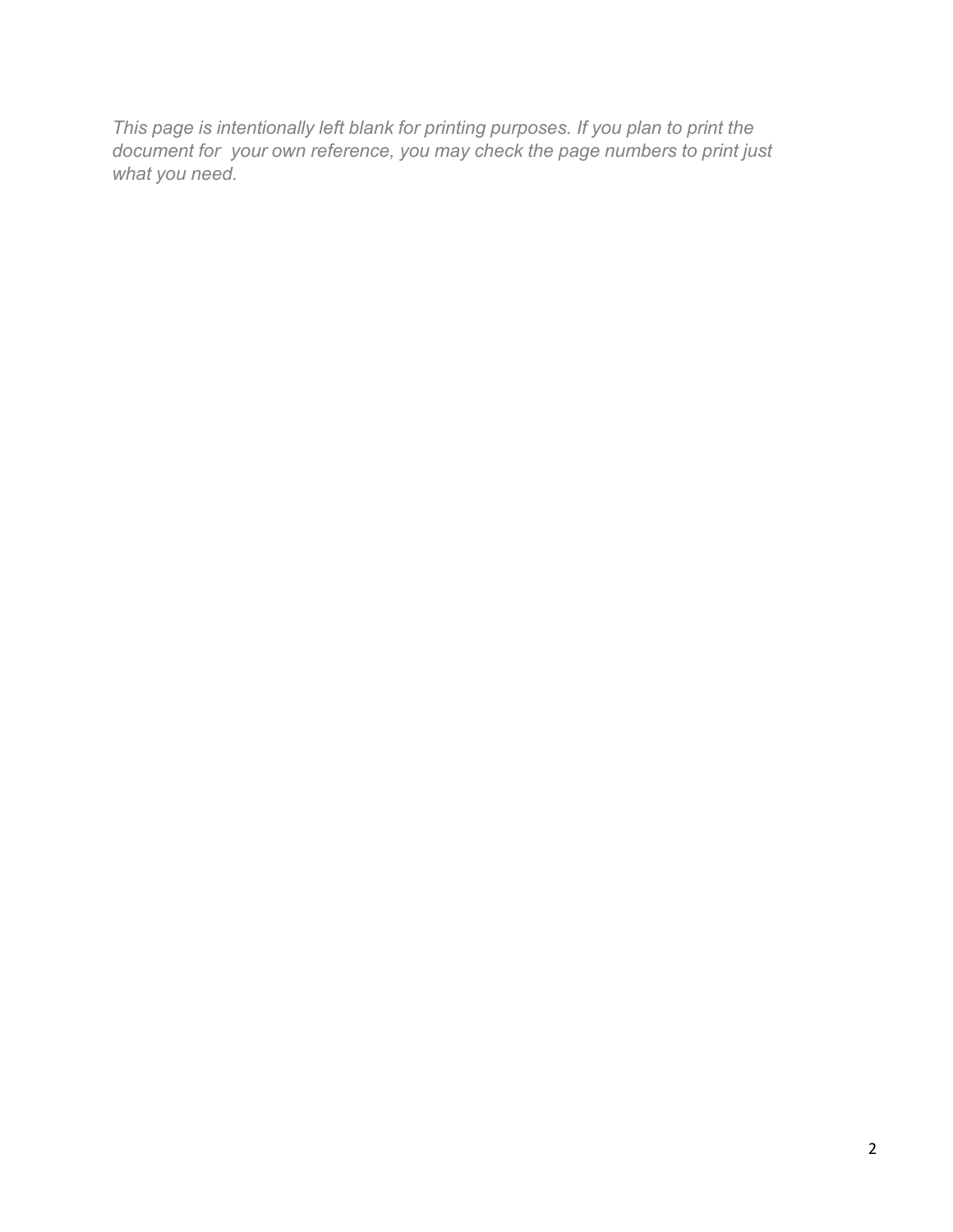## **Online Course Review Information**

| Date:                                  |      |     |                      |
|----------------------------------------|------|-----|----------------------|
| College:                               |      |     |                      |
| <b>Instructor Name:</b>                |      |     |                      |
| <b>Local Course ID:</b>                |      |     |                      |
| <b>Course C-ID:</b><br>(if applicable) |      |     |                      |
| <b>Reviewer Name:</b>                  |      |     |                      |
| <b>Review Type:</b><br><b>Self</b>     | Peer | ead | <b>Accessibility</b> |

## **Information below this line will be completed by the Lead Reviewer**

Aligned Sections:

|--|--|--|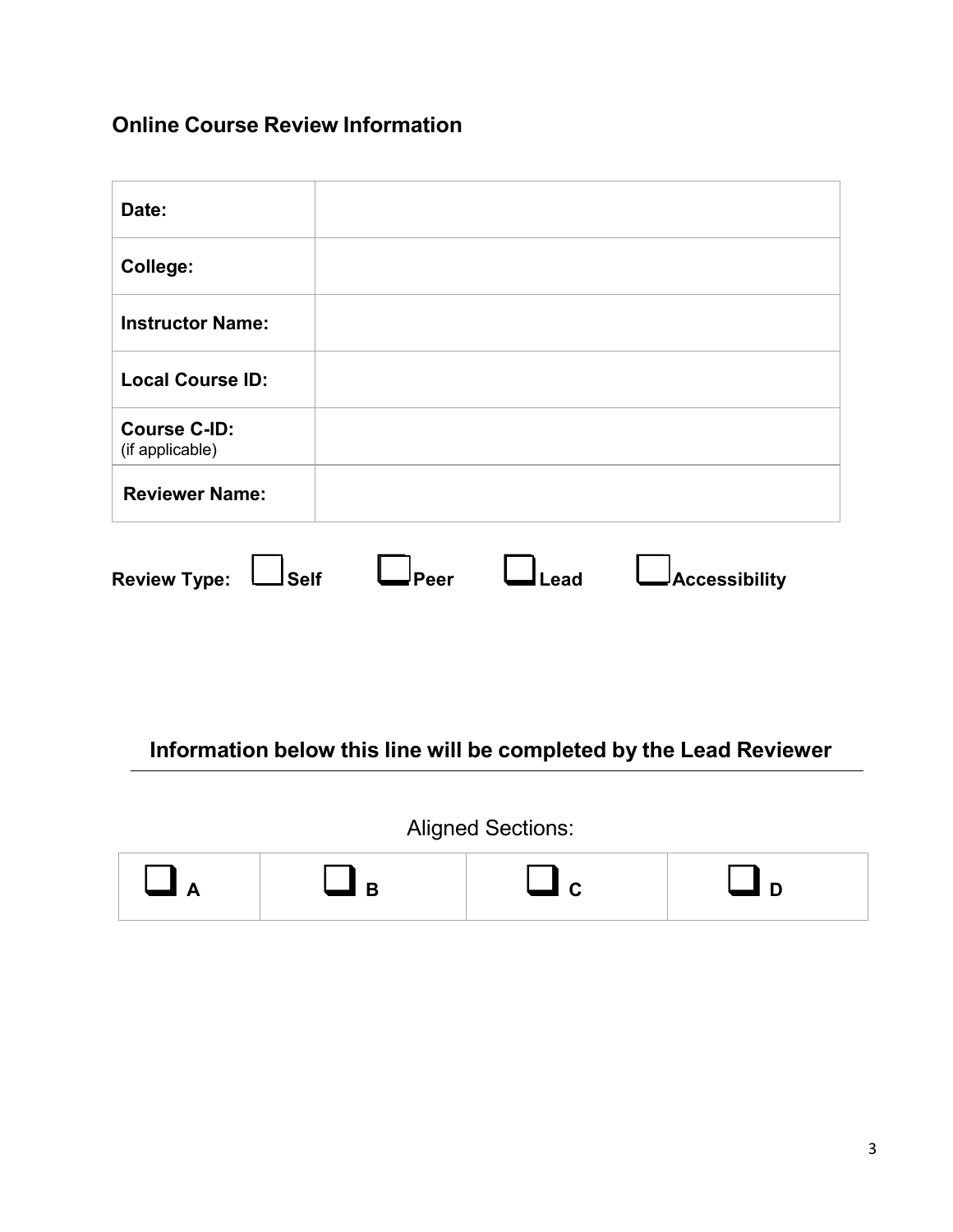**The OEI Course Design Rubric** was developed in 2014 by the OEI Professional Development work group to ensure that all courses offered as part of the initiative promote revisions and updates since then in response to changes in available instructional technology student success and meet existing regulatory and accreditation requirements. It has undergone and feedback from both instructors and reviewers.

Courses that are peer reviewed and aligned to the OEI Course Design Rubric:

- have met the CCC's highest level of design standards to support online student success and
- can be made available for cross enrollment to students at participating colleges.

The Rubric is divided into four sections.

#### **SECTIONS A-C**

### **Section A: Content Presentation**

 The 14 elements for quality course design in this section address how content is organized and accessed in the course management system. Key elements include course navigation, learning objectives, and access to student support information.

#### **Section B: Interaction**

The six elements in this section address instructor-initiated and student-initiated communication. Key elements of quality course design covered in this section include regular effective contact, both between and among instructors and students.

#### **Section C: Assessment**

The eight elements in this section address the variety and effectiveness of assessments within the course. Key elements include the alignment of objectives and assessments, the clarity of instructions for completing activities, and evidence of timely and regular feedback.

Following a review by a team of trained faculty peer reviewers, each element in Sections A-C will be marked in one of three ways:

#### **Incomplete:**

The element is missing or present to a degree that does not adequately support student success in online learning.

## **Aligned:**

The element is present and effectively designed to support student success in online learning.

#### **Additional Exemplary Elements:**

This designation recognizes design choices that are aligned *and* go even further to enhance the student experience in the online learning environment.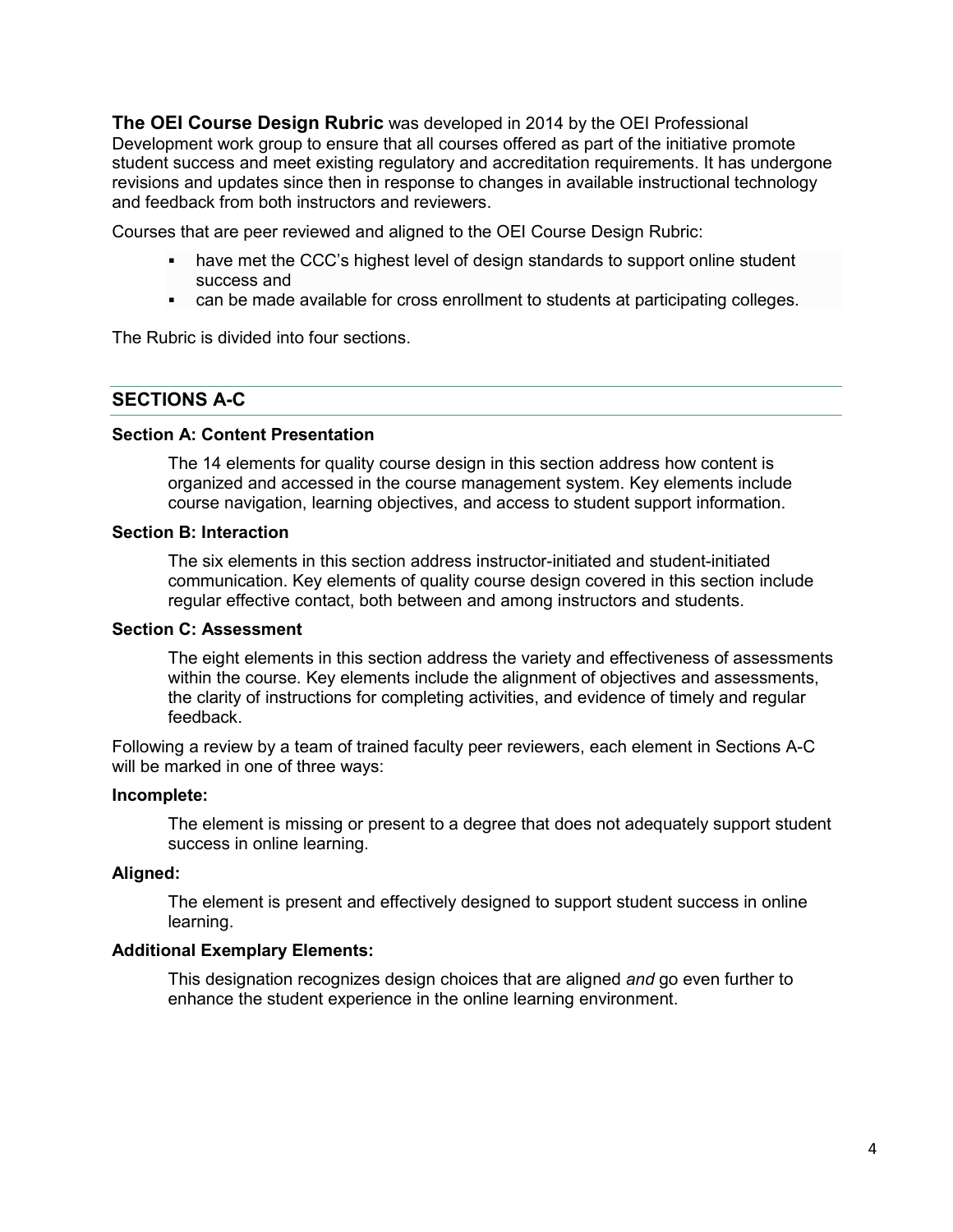## **SECTION D**

## **Accessibility**

The 16 elements in this section are reviewed to determine if a student using assistive technologies will be able to access the instructor's course content as required by Section 508 of the Rehabilitation Act of 1973 (also known as "508 Compliance"). The accessibility elements in Section D focus on instructor-generated content that is primarily under the control of faculty when developing a course. Since Section D addresses elements that are required to be present, the elements in this section, when applicable, are only marked as **Incomplete or Aligned**.

## **Creative Commons Licensed Content**

In addition to preparing courses for the CVC Exchange, the OEI Course Design Rubric is licensed under a Creative Commons Attribution 4.0 International License and can be used as:

- A roadmap for instructors designing new online courses.
- A tool for instructors seeking to update or improve existing courses.
- The foundation for starting a campus-based POCR (Peer Online Course Review) process.

Visit <u>CVC.edu</u> for more information on the OEI, the Rubric, and the Course Review Process. We welcome your feedback and suggestions.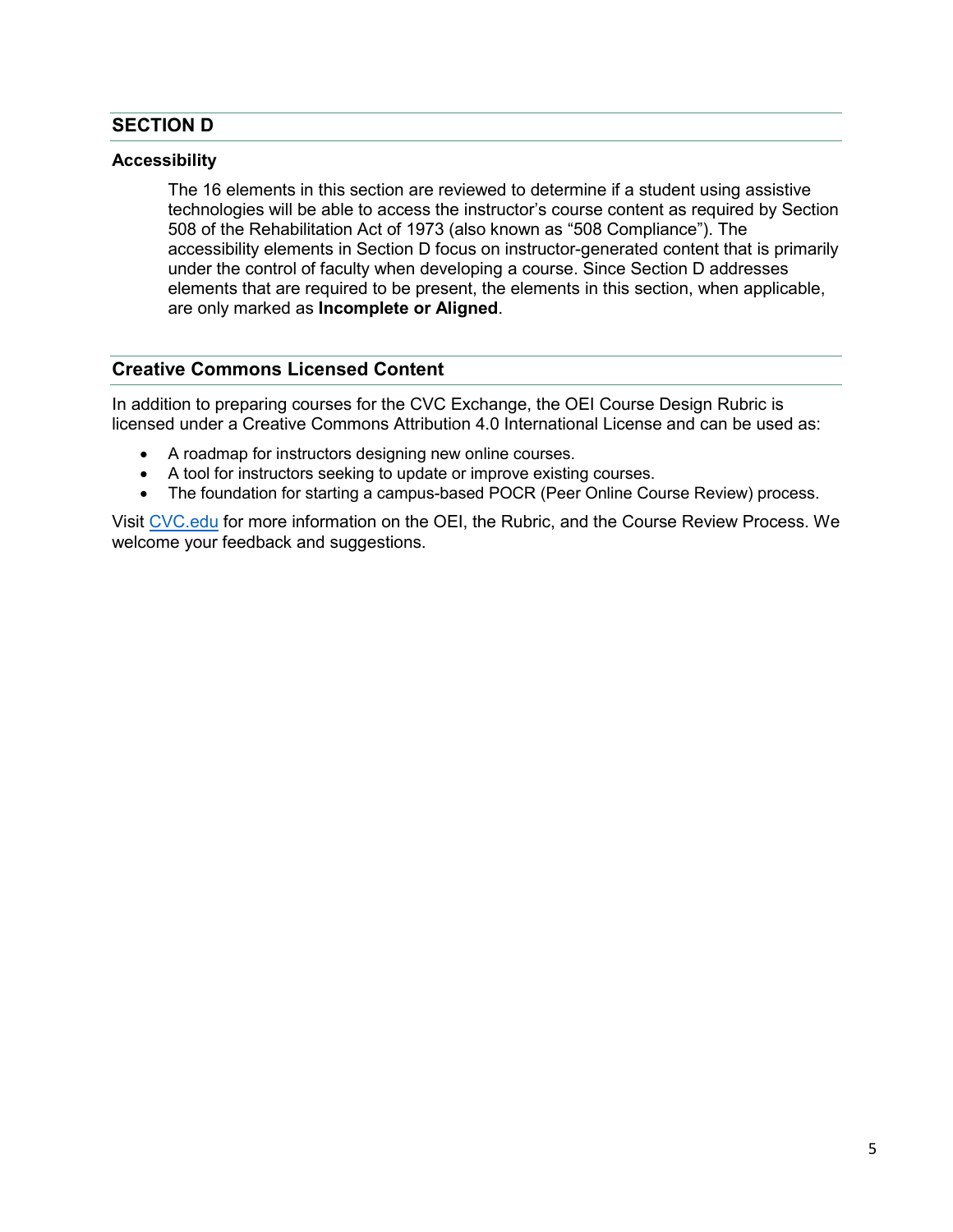# **Table of Sections**

# **Section A: Content Presentation**

# **Section B: Interaction**

# **Section C: Assessment**

# **Section D: Accessibility**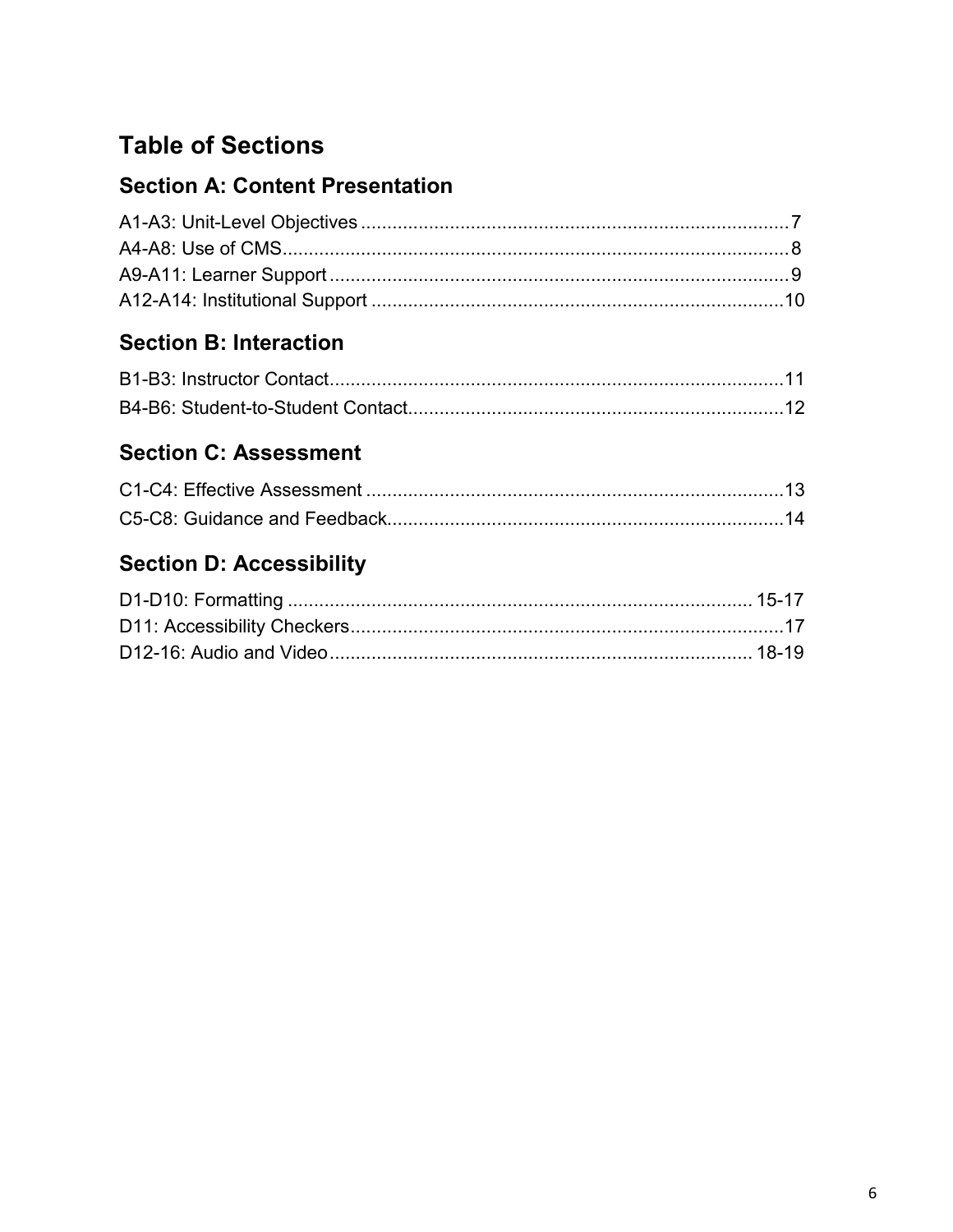## **Section A: Content Presentation - Unit Objectives**

| Incomplete                                                                                | <b>Aligned</b>                                                                                | <b>Additional</b><br><b>Exemplary Elements</b>                                                                      |
|-------------------------------------------------------------------------------------------|-----------------------------------------------------------------------------------------------|---------------------------------------------------------------------------------------------------------------------|
| <b>A1: Placement of Objectives</b>                                                        |                                                                                               |                                                                                                                     |
| Objectives are not<br>included in individual<br>learning units.                           | Objectives are included<br>in the individual learning<br>units.                               | Objectives are<br>consistently placed and<br>easy to locate in each<br>learning unit.                               |
| <b>A2: Clarity of Objectives</b>                                                          |                                                                                               |                                                                                                                     |
| Objectives do not<br>include demonstrable<br>learning outcomes.                           | Objectives consistently<br>include demonstrable<br>learning outcomes.                         | Objectives are written in<br>language that is student-<br>centered.                                                 |
| <b>A3: Alignment of Objectives</b>                                                        |                                                                                               |                                                                                                                     |
| Learning unit content is<br>not aligned with or<br>sufficient to meet unit<br>objectives. | Content is clearly<br>aligned with and<br>sufficient to meet the<br>learning unit objectives. | The connections<br>between content and<br>learning unit objectives<br>are made explicitly clear<br>to the students. |
| Criteria A1 - A3 Comments:                                                                |                                                                                               |                                                                                                                     |
|                                                                                           |                                                                                               |                                                                                                                     |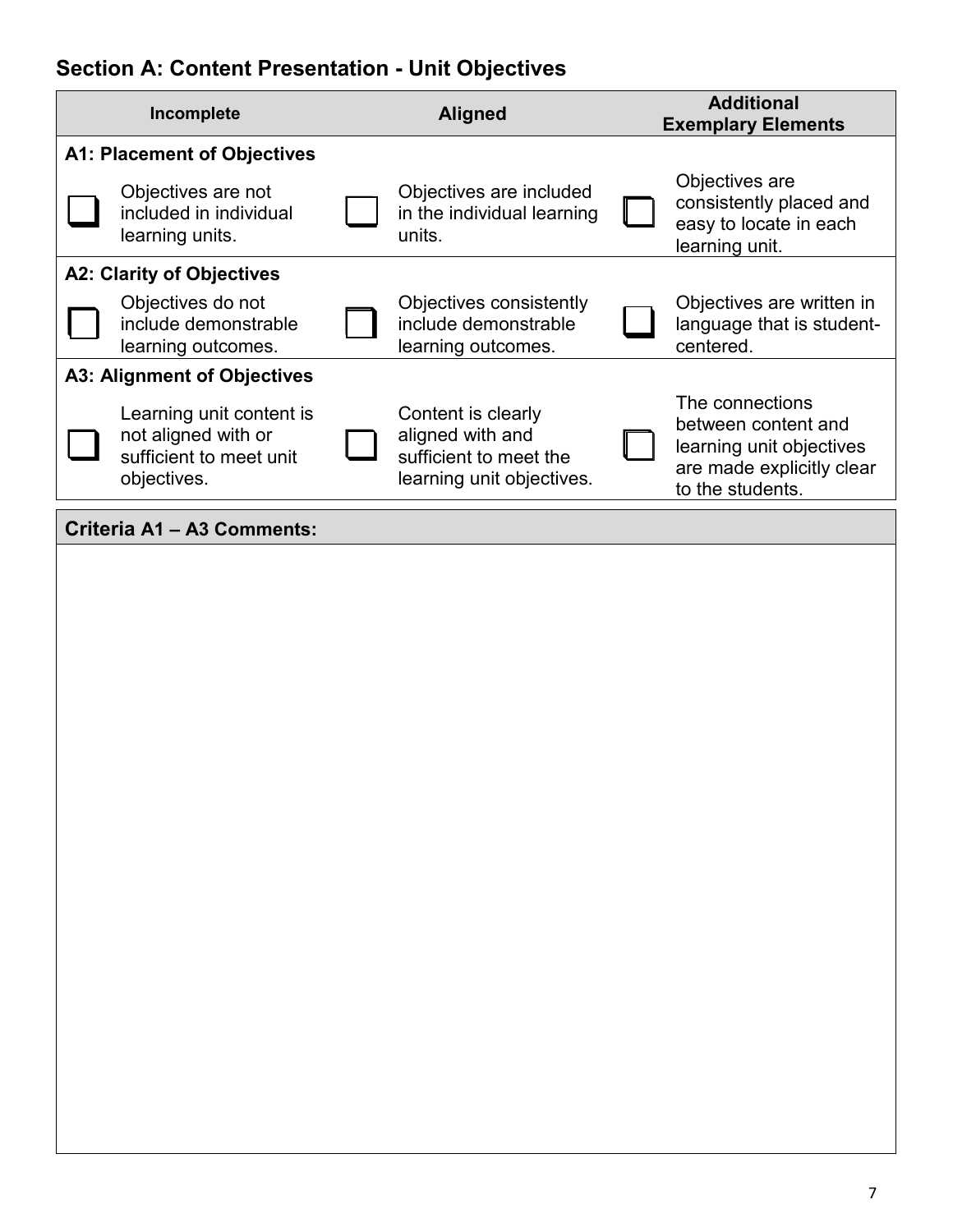# **Section A: Content Presentation - Use of the CMS**

|                                 | Incomplete                                                                                                      |  | <b>Aligned</b>                                                                                                                               |  | <b>Additional</b><br><b>Exemplary Elements</b>                                                                         |
|---------------------------------|-----------------------------------------------------------------------------------------------------------------|--|----------------------------------------------------------------------------------------------------------------------------------------------|--|------------------------------------------------------------------------------------------------------------------------|
|                                 | <b>A4: Course Navigation</b>                                                                                    |  |                                                                                                                                              |  |                                                                                                                        |
|                                 | Navigation and content<br>flow are not easily<br>determined.                                                    |  | Navigation and content<br>flow are easily<br>determined by the user.                                                                         |  | Clearly labeled tutorial<br>materials explaining how<br>to navigate the specific<br>course are included.               |
|                                 | <b>A5: Unit-level Chunking</b>                                                                                  |  |                                                                                                                                              |  |                                                                                                                        |
|                                 | Content is not<br>presented in distinct<br>learning units or<br>modules.                                        |  | Content is meaningfully<br>segmented into distinct<br>units or modules to aid<br>learning.                                                   |  | Learning units or modules<br>are consistently structured<br>and sequenced to reduce<br>cognitive load.                 |
|                                 | A6: Page-level Chunking                                                                                         |  |                                                                                                                                              |  |                                                                                                                        |
|                                 | Page content is not<br>chunked in manageable<br>segments using<br>headings, making online<br>reading difficult. |  | Page content is<br>chunked in manageable<br>segments using<br>headings that facilitate<br>online reading.                                    |  | Page content uses<br>descriptive headings and<br>subheadings that enhance<br>student understanding of<br>the material. |
|                                 | A7: Effective Use of Course Management (CMS) Tools                                                              |  |                                                                                                                                              |  |                                                                                                                        |
|                                 | CMS tools that could<br>reduce the labor<br>intensity of learning are<br>not used effectively.                  |  | CMS tools are used to<br>reduce the labor-<br>intensity of learning and<br>streamline access to<br>materials and activities<br>for students. |  | CMS tools are used to<br>provide integrated and<br>innovative learning<br>materials and activities for<br>students.    |
| A8: Effective Use of Multimedia |                                                                                                                 |  |                                                                                                                                              |  |                                                                                                                        |
|                                 | Content is presented<br>primarily using one<br>medium.                                                          |  | A variety of media, such<br>as text, audio, video,<br>images and/or graphics<br>are used throughout.                                         |  | Multimedia is used<br>creatively throughout the<br>course to facilitate<br>student-centered learning.                  |
|                                 | Criteria A4 - A8 Comments:                                                                                      |  |                                                                                                                                              |  |                                                                                                                        |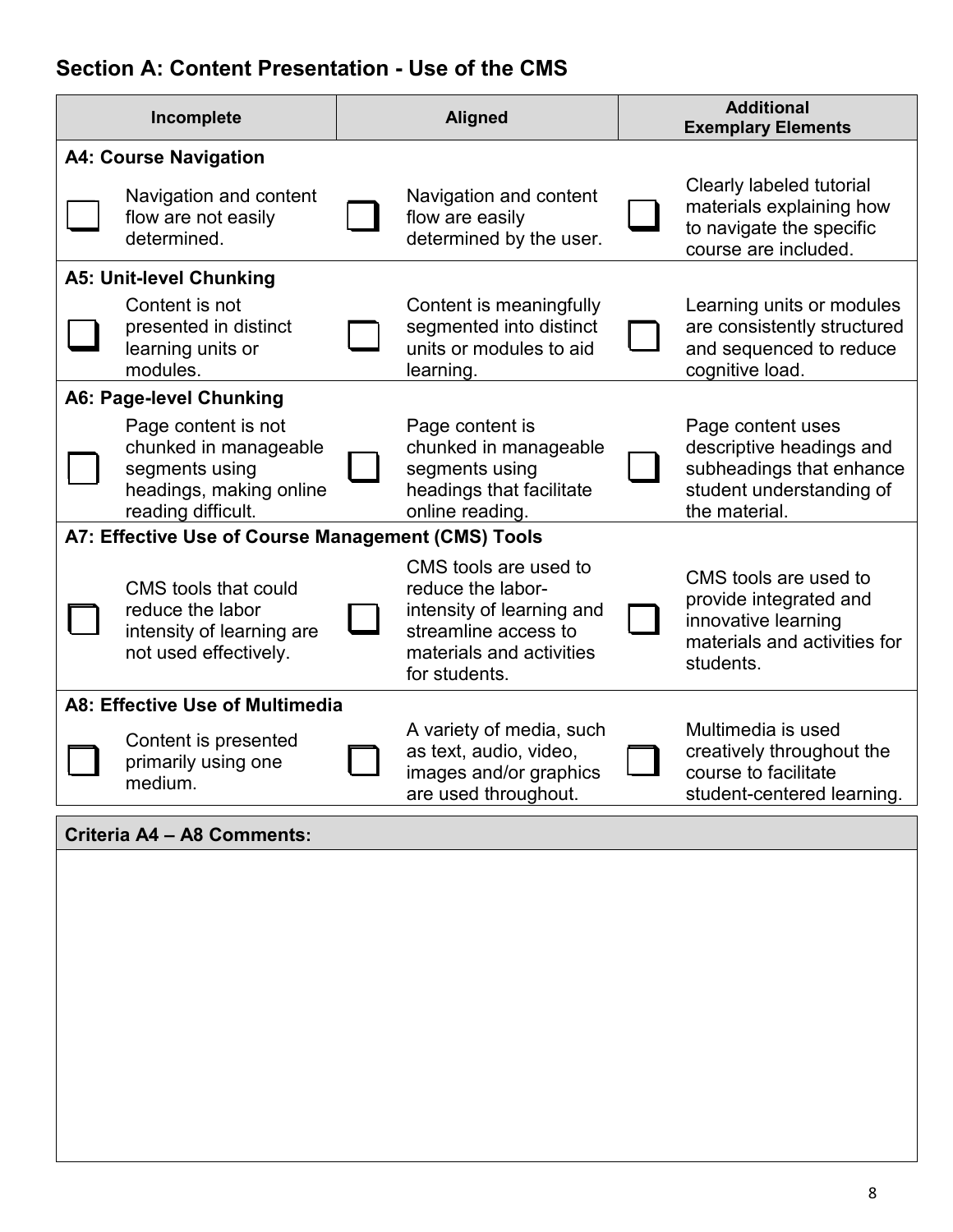# **Section A: Content Presentation - Learner Support**

| Incomplete                                                                                                                                                                                                                                         | <b>Aligned</b>                                                                                                                                                                                                        | <b>Additional</b><br><b>Exemplary Elements</b>                                                                          |
|----------------------------------------------------------------------------------------------------------------------------------------------------------------------------------------------------------------------------------------------------|-----------------------------------------------------------------------------------------------------------------------------------------------------------------------------------------------------------------------|-------------------------------------------------------------------------------------------------------------------------|
| <b>A9: Instructions</b><br>Instructions for working<br>with course content are<br>missing or incomplete<br>(e.g., links to articles or<br>videos are provided<br>without any guidance<br>for how the student<br>should work with the<br>material). | Course design includes<br>instructions for learners<br>to work with content in<br>meaningful ways (e.g.,<br>guiding students to take<br>notes during a video,<br>explaining what to look<br>for in an article, etc.). | Instructions are directly<br>embedded with the<br>content.                                                              |
| <b>A10: Learning Support</b>                                                                                                                                                                                                                       |                                                                                                                                                                                                                       |                                                                                                                         |
| There are few or no<br>individualized learning<br>opportunities, such as<br>remedial activities or<br>resources for advanced<br>learning.                                                                                                          | Individualized learning<br>opportunities, such as<br>remedial activities to<br>support Basic Skills or<br>resources for advanced<br>learning, are provided.                                                           | Frequent individualized<br>learning opportunities<br>are provided throughout<br>the course.                             |
| <b>A11: Learner Feedback</b>                                                                                                                                                                                                                       |                                                                                                                                                                                                                       |                                                                                                                         |
| Learners do not have<br>an opportunity to give<br>anonymous feedback to<br>the instructor regarding<br>course design and/or<br>course content.                                                                                                     | Learners have the<br>opportunity to give<br>anonymous feedback to<br>the instructor regarding<br>course design and/or<br>course content after<br>course completion.                                                   | There are opportunities<br>to give anonymous<br>feedback both during<br>course delivery and<br>after course completion. |
| <b>California</b> AO<br>$144$ $Commonation$                                                                                                                                                                                                        |                                                                                                                                                                                                                       |                                                                                                                         |

## **Criteria A9 – A11 Comments:**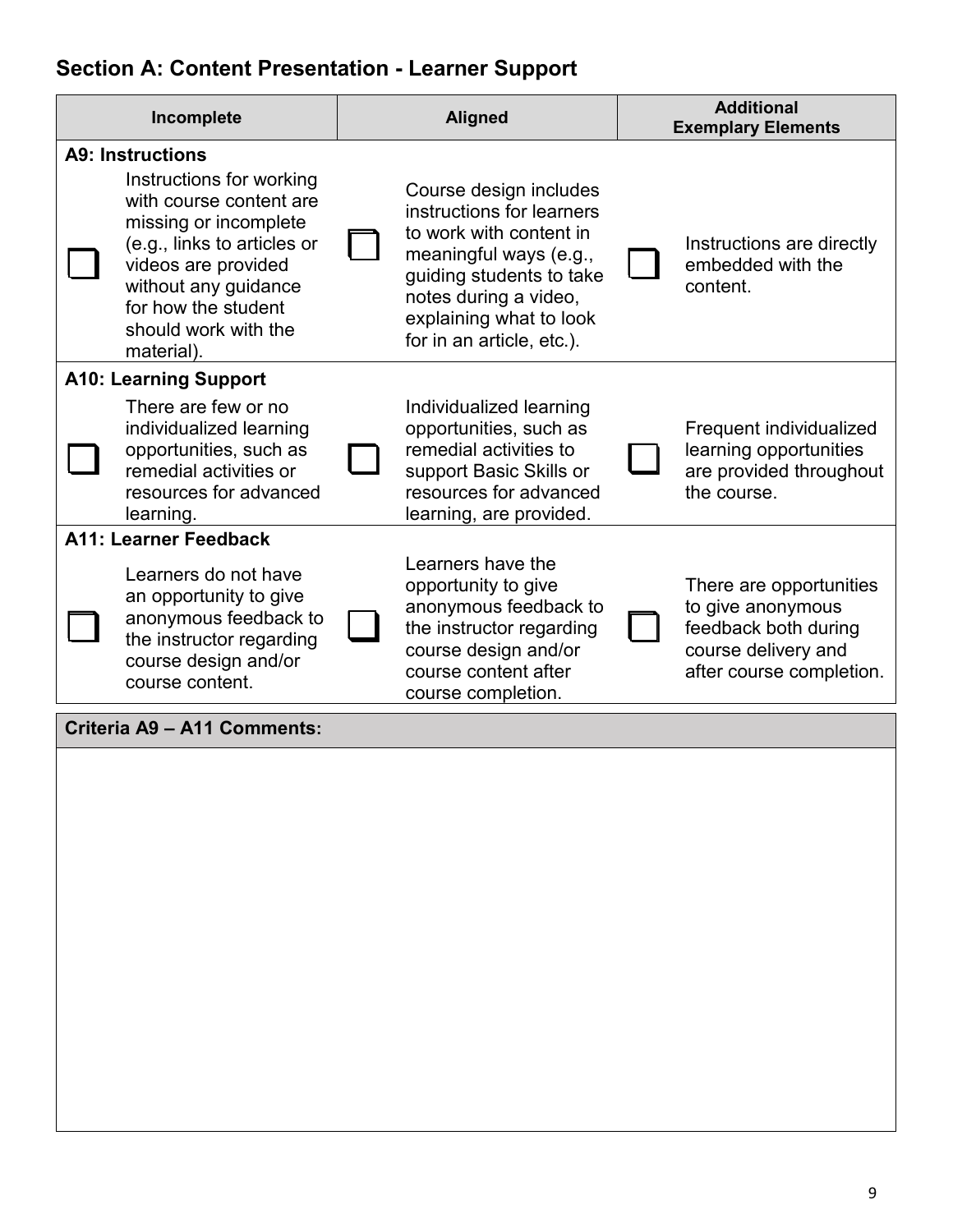# **Section A: Content Presentation - Institutional Support**



## **Criteria A12 – A14 Comments:**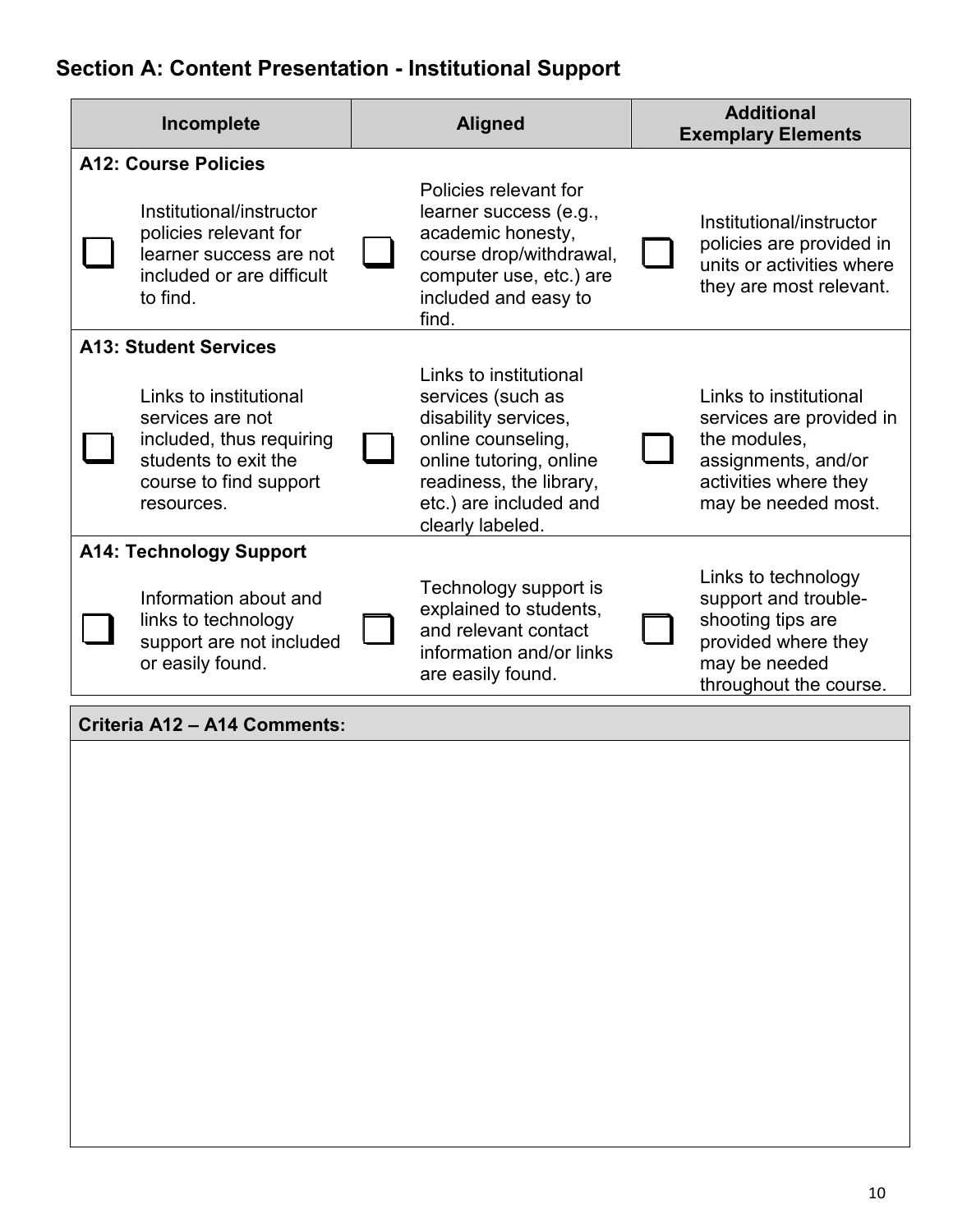# **Section B: Interaction - Instructor Contact**

| Incomplete                                                                                                                              | <b>Additional</b><br><b>Aligned</b><br><b>Exemplary Elements</b> |                                                                                                                                                                         |  |                                                                                                                                          |
|-----------------------------------------------------------------------------------------------------------------------------------------|------------------------------------------------------------------|-------------------------------------------------------------------------------------------------------------------------------------------------------------------------|--|------------------------------------------------------------------------------------------------------------------------------------------|
| <b>B1: Pre-Course Contact</b>                                                                                                           |                                                                  |                                                                                                                                                                         |  |                                                                                                                                          |
| Instructor does not<br>initiate contact prior to<br>or at the beginning of<br>the course.                                               |                                                                  | Instructor initiates<br>contact prior to or at the<br>beginning of course.                                                                                              |  | Instructor provides<br>multiple resources to<br>help students<br>successfully start the<br>course.                                       |
| <b>B2: Regular Effective Contact</b>                                                                                                    |                                                                  |                                                                                                                                                                         |  |                                                                                                                                          |
| The course design<br>appears to be lacking<br>opportunities for regular<br>effective student contact<br>initiated by the<br>instructor. |                                                                  | The course design<br>includes regular<br>instructor-initiated<br>contact with students<br>using CMS<br>communication tools.                                             |  | The course design<br>includes ample<br>opportunities for regular<br>effective contact using a<br>wide variety of<br>communication tools. |
| <b>B3: Student-Initiated Contact</b>                                                                                                    |                                                                  |                                                                                                                                                                         |  |                                                                                                                                          |
| Instructor contact<br>information, including<br>expected response<br>times, is missing or not<br>easy to find.                          |                                                                  | Students are<br>encouraged to initiate<br>contact with the<br>instructor through easily<br>accessed contact<br>information that<br>includes expected<br>response times. |  | Students are provided<br>with multiple means of<br>contacting the instructor<br>and are encouraged to<br>do so throughout the<br>course. |
|                                                                                                                                         |                                                                  |                                                                                                                                                                         |  |                                                                                                                                          |

## **Criteria B1 – B3 Comments:**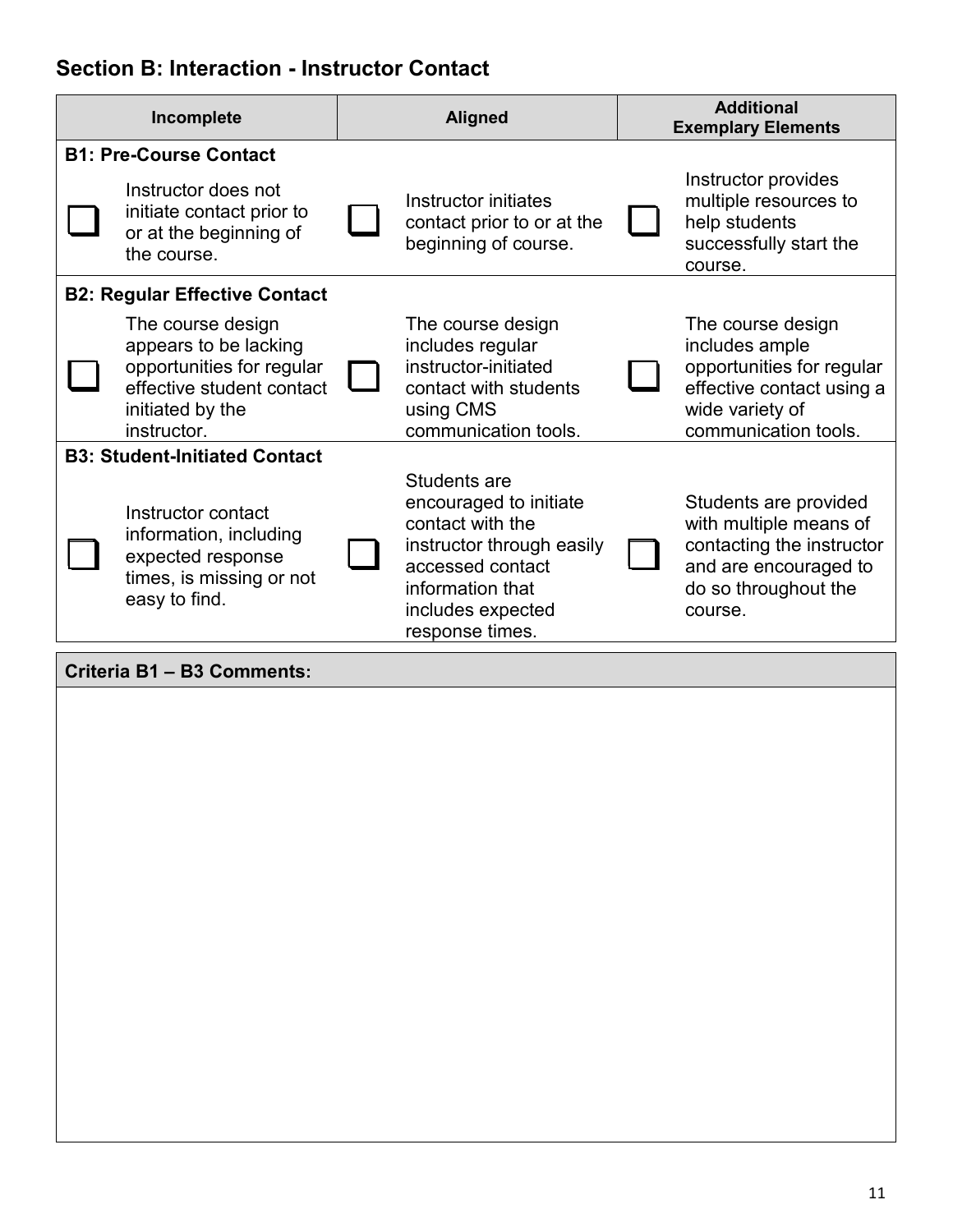## **Section B: Interaction - Student-to-Student Contact**

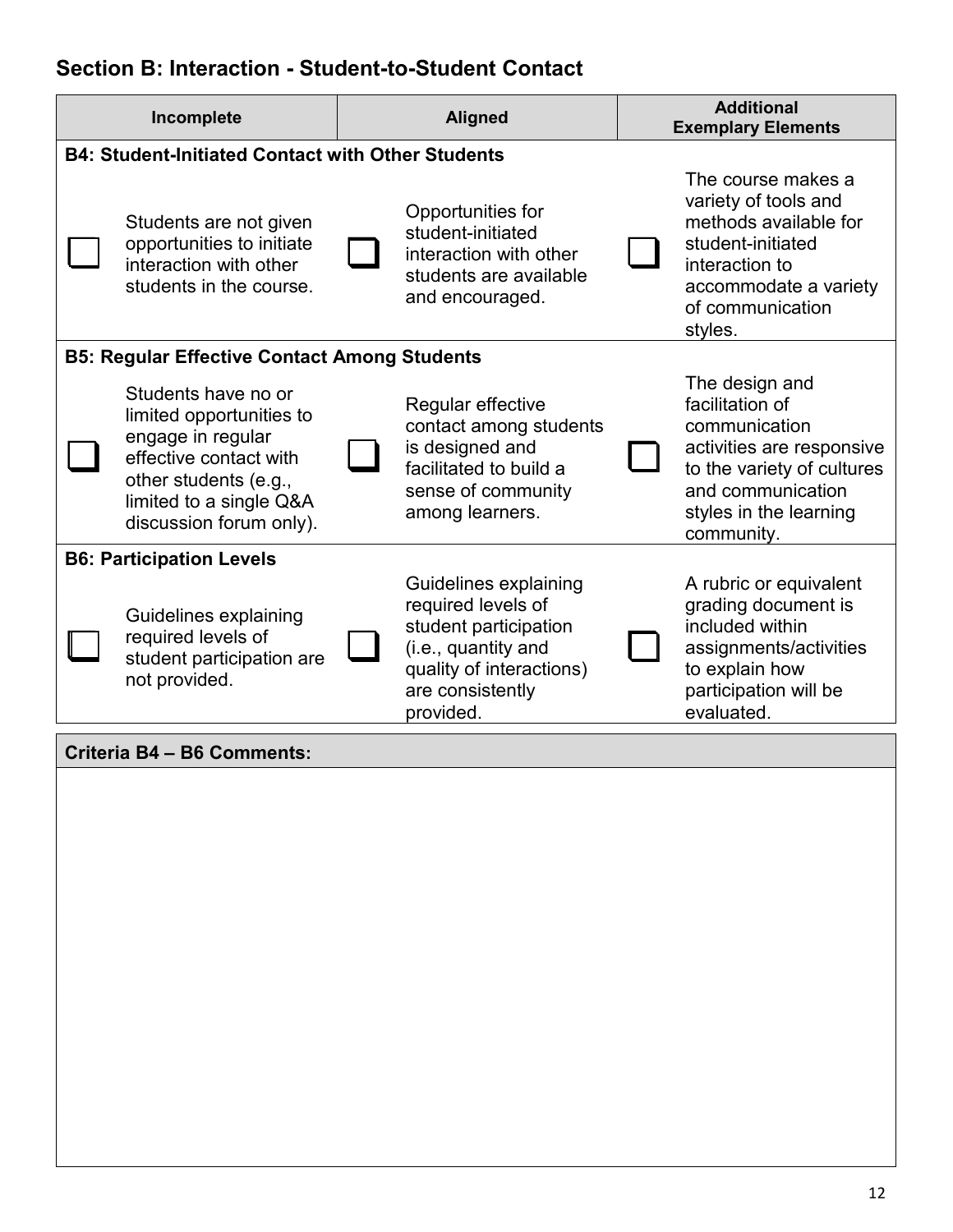## **Section C: Assessment - Effective Assessment**



## **Criteria C1 – C4 Comments:**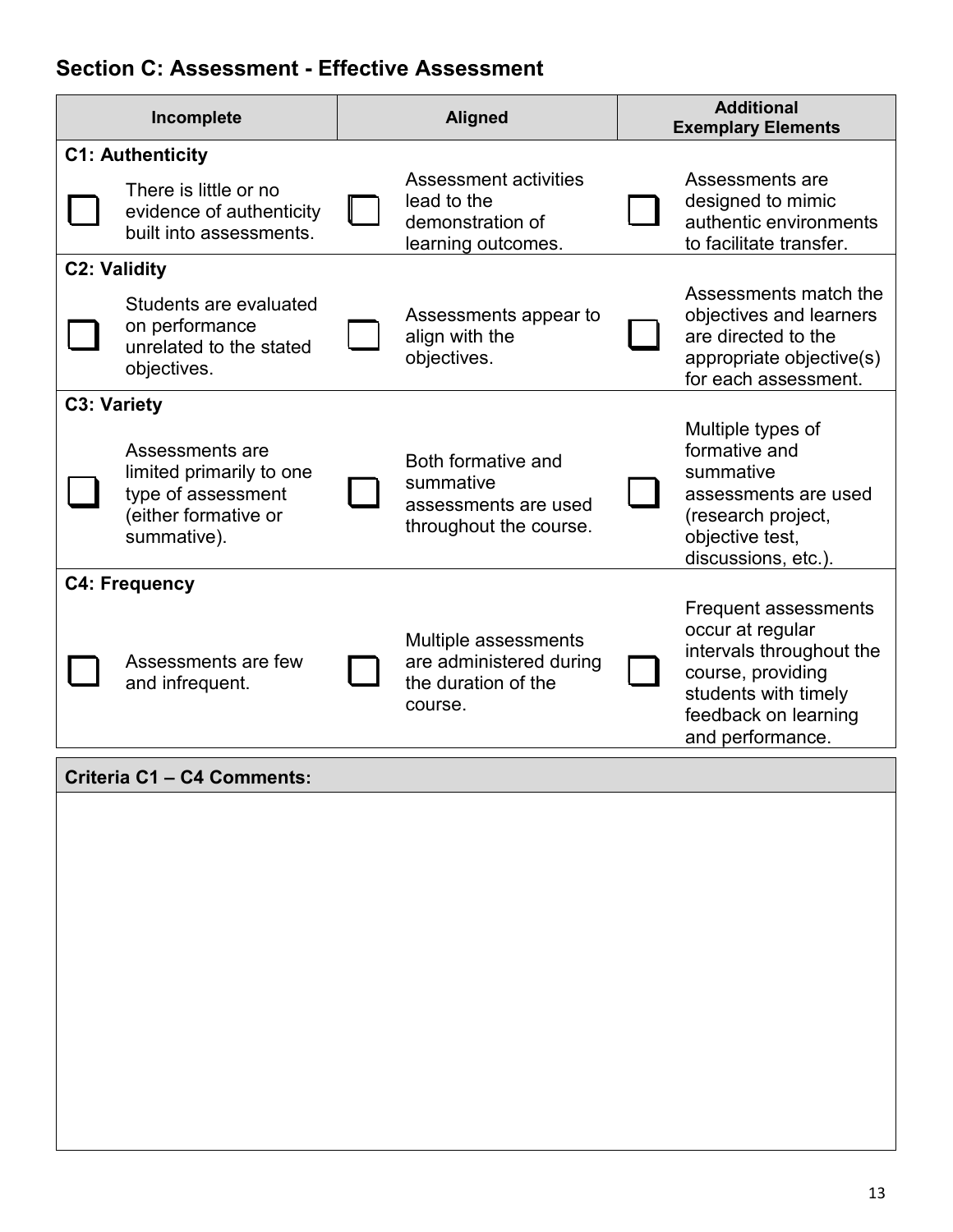# **Section C: Assessment - Guidance and Feedback**

| Incomplete                                                                                                                                            |  | <b>Aligned</b>                                                                                                             |  | <b>Additional</b><br><b>Exemplary Elements</b>                                                                                                                  |  |
|-------------------------------------------------------------------------------------------------------------------------------------------------------|--|----------------------------------------------------------------------------------------------------------------------------|--|-----------------------------------------------------------------------------------------------------------------------------------------------------------------|--|
| <b>C5: Rubrics/Scoring Guide</b><br>Rubrics or descriptive<br>criteria for desired<br>outcomes are not<br>included for most<br>assessment activities. |  | Rubrics or descriptive<br>criteria for desired<br>outcomes are included<br>in most or all<br>assessment activities.        |  | Rubrics and/or<br>descriptive criteria for<br>desired outcomes<br>include models of "good<br>work."                                                             |  |
| <b>C6: Assessment Instructions</b>                                                                                                                    |  |                                                                                                                            |  |                                                                                                                                                                 |  |
| Assessments include<br>little or no instructions.                                                                                                     |  | Instructions clearly<br>explain to students how<br>to successfully<br>complete the<br>assessments.                         |  | Instructions are written<br>clearly and with<br>exemplary detail to<br>ensure understanding.                                                                    |  |
| <b>C7: Feedback</b>                                                                                                                                   |  |                                                                                                                            |  |                                                                                                                                                                 |  |
| There is little to no<br>evidence of meaningful<br>feedback on student<br>assessments.                                                                |  | The course includes a<br>clear description of how<br>meaningful, timely<br>feedback on<br>assessments will be<br>provided. |  | Students are given clear<br>instructions on<br>accessing feedback in<br>the CMS and guidance<br>on applying feedback to<br>improve learning and<br>performance. |  |
| <b>C8: Self-Assessment</b>                                                                                                                            |  |                                                                                                                            |  |                                                                                                                                                                 |  |
| There is little to no<br>evidence that students<br>are provided<br>opportunities for self-<br>assessment                                              |  | Opportunities for<br>student self-assessment<br>with feedback are<br>present.                                              |  | There are multiple<br>opportunities for student<br>self-assessment that<br>encourage students to<br>seek timely additional<br>help.                             |  |
|                                                                                                                                                       |  |                                                                                                                            |  |                                                                                                                                                                 |  |

**Criteria C5 – C8 Comments:**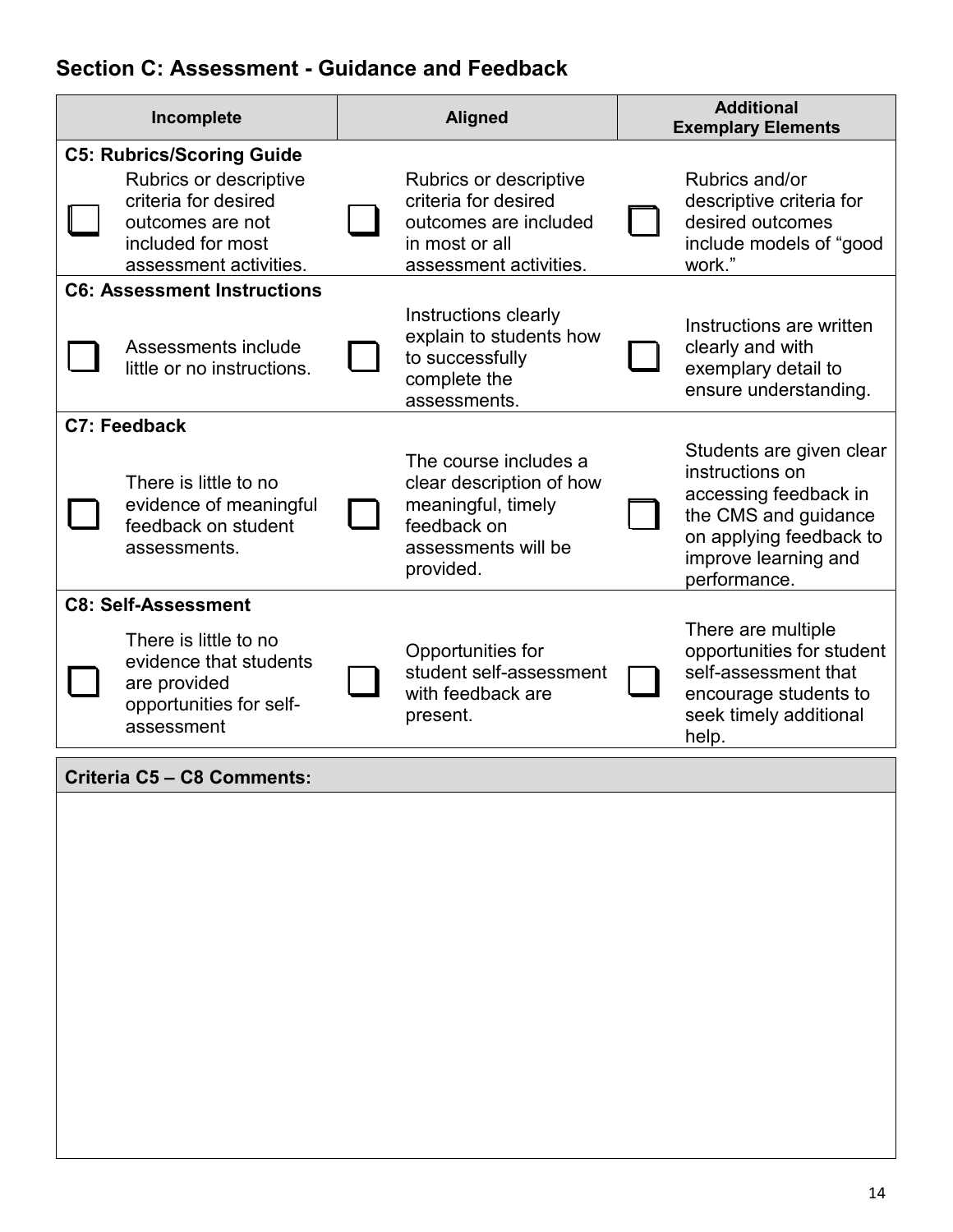## **Section D: Accessibility**

 that such proprietary course materials meet prevailing accessibility standards. The following were noted in this Instructors need to verify that content they create or add to their courses is accessible to all students. Third party tools and platforms (publisher content, LTI/Apps, etc.) procured by the college or department represent an institutional responsibility. It is important for faculty, administration, and vendors to work together to ensure course and may require additional accessibility review by the college:

| $\Box$ LTI/Apps                     | $\Box$ Media Player | $\Box$ Links to 3rd party websites | $\Box$ Publisher content |
|-------------------------------------|---------------------|------------------------------------|--------------------------|
| 3rd Party Resources in this course: |                     |                                    |                          |

that all areas of accessibility are addressed. Because the review of course accessibility is a snapshot in time, instructors and administrators should engage in an on-going effort to ensure that equitable access to instructional content is maintained in the course and

For information on the accessibility of services and tools made available through the California Community College Chancellor's Office CVC-OEI grant, please visi[t CVC.edu.](https://cvc.edu/) For other web and information technology accessibility needs, please visit the [CCC Accessibility Center.](https://cccaccessibility.org/) 

| <b>D1: Heading Styles</b>                                                                                                                                                                                                                                                           | N/A | Incomplete | <b>Aligned</b> |
|-------------------------------------------------------------------------------------------------------------------------------------------------------------------------------------------------------------------------------------------------------------------------------------|-----|------------|----------------|
| Heading styles are consistently used to aid navigation through the course<br>when using assistive technology. Heading levels (Heading 1, Heading 2, etc.)<br>are used in correct order. Fonts, colors, and formats (bold, italics, etc.) are<br>not used in lieu of heading styles. |     |            |                |
| Check:<br>Documents (e.g., MS Word) $\Box$ PDFs $\Box$ Digital Presentations<br>Canvas Content $\Box$<br>Spreadsheets                                                                                                                                                               |     |            |                |
| D1 Comments:                                                                                                                                                                                                                                                                        |     |            |                |
|                                                                                                                                                                                                                                                                                     |     |            |                |
| D <sub>2</sub> : Lists                                                                                                                                                                                                                                                              | N/A | Incomplete | <b>Aligned</b> |
| Lists are created using the bullet or numbered list tool instead of being<br>formatted manually so that lists are recognized when using a screen reader.                                                                                                                            |     |            |                |
| Check:<br>Documents (e.g., MS Word) $\Box$ PDFs $\Box$ Digital Presentations<br>Canvas Content<br>Spreadsheets                                                                                                                                                                      |     |            |                |
| <b>D2 Comments:</b>                                                                                                                                                                                                                                                                 |     |            |                |
|                                                                                                                                                                                                                                                                                     |     |            |                |
|                                                                                                                                                                                                                                                                                     |     |            |                |
| D3: Links                                                                                                                                                                                                                                                                           | N/A | Incomplete | <b>Aligned</b> |
| Links are identified with meaningful and unique text in place of displaying the<br>URL.                                                                                                                                                                                             |     |            |                |
| <b>Check:</b><br>Canvas Content $\Box$ Documents (e.g., MS Word) $\Box$ PDFs $\Box$ Digital Presentations<br>Spreadsheets                                                                                                                                                           |     |            |                |
| <b>D3 Comments:</b>                                                                                                                                                                                                                                                                 |     |            |                |
|                                                                                                                                                                                                                                                                                     |     |            |                |
|                                                                                                                                                                                                                                                                                     |     |            |                |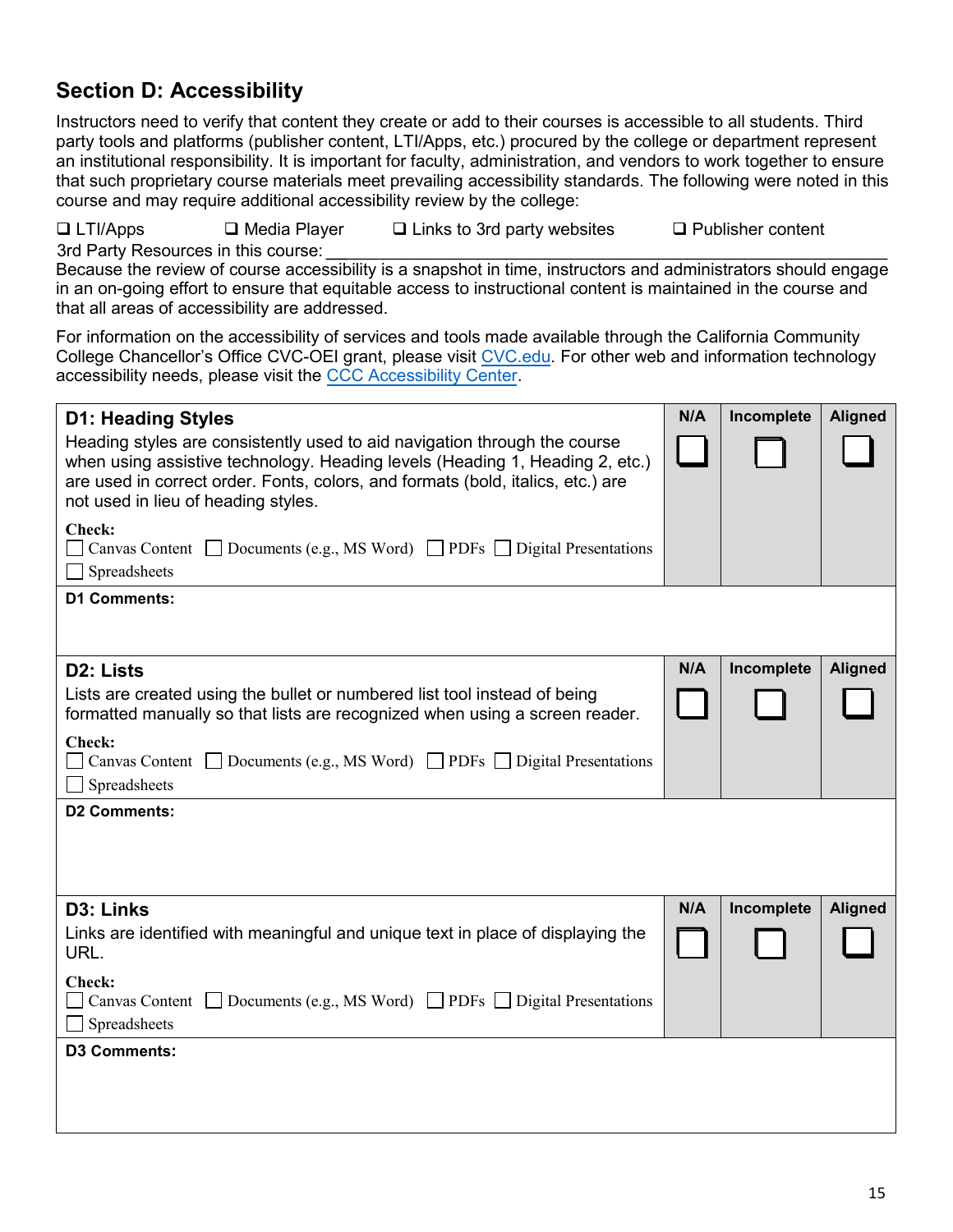| <b>D4: Tables</b><br>Column and/or row header cells are designated so that screen readers can<br>read table cells in the correct order. A table caption is included for more<br>complex tables.<br>Check:<br>Canvas Content $\Box$ Documents (e.g., MS Word) $\Box$ PDFs $\Box$ Digital Presentations<br>Spreadsheets<br><b>D4 Comments:</b> | N/A | Incomplete | <b>Aligned</b> |
|----------------------------------------------------------------------------------------------------------------------------------------------------------------------------------------------------------------------------------------------------------------------------------------------------------------------------------------------|-----|------------|----------------|
| <b>D5: Color Contrast</b><br>There is sufficient color contrast between the foreground text and background<br>to avoid difficulties for students with low vision.<br><b>Check:</b><br>Canvas Content $\Box$ Documents (e.g., MS Word) $\Box$ PDFs $\Box$ Digital Presentations<br>Spreadsheets                                               | N/A | Incomplete | <b>Aligned</b> |
| <b>D5 Comments:</b><br><b>D6: Color and Meaning</b><br>Color is not used as the only means of conveying information, adding<br>emphasis, indicting action, or otherwise distinguishing a visual element.<br>Check:<br>Documents (e.g., MS Word) $\Box$ PDFs $\Box$ Digital Presentations<br>Canvas Content<br>Spreadsheets                   | N/A | Incomplete | <b>Aligned</b> |
| <b>D6 Comments:</b><br>D7: Images<br>All images have appropriate alternative text, either explaining instructional<br>value or indicating the image is decorative. Alternative text does not contain<br>"image of", "picture of" or file extension (e.g., ".jpg").<br>Check:                                                                 | N/A | Incomplete | <b>Aligned</b> |
| Documents (e.g., MS Word) $\Box$ PDFs $\Box$ Digital Presentations<br>Canvas Content<br><b>D7 Comments:</b>                                                                                                                                                                                                                                  |     |            |                |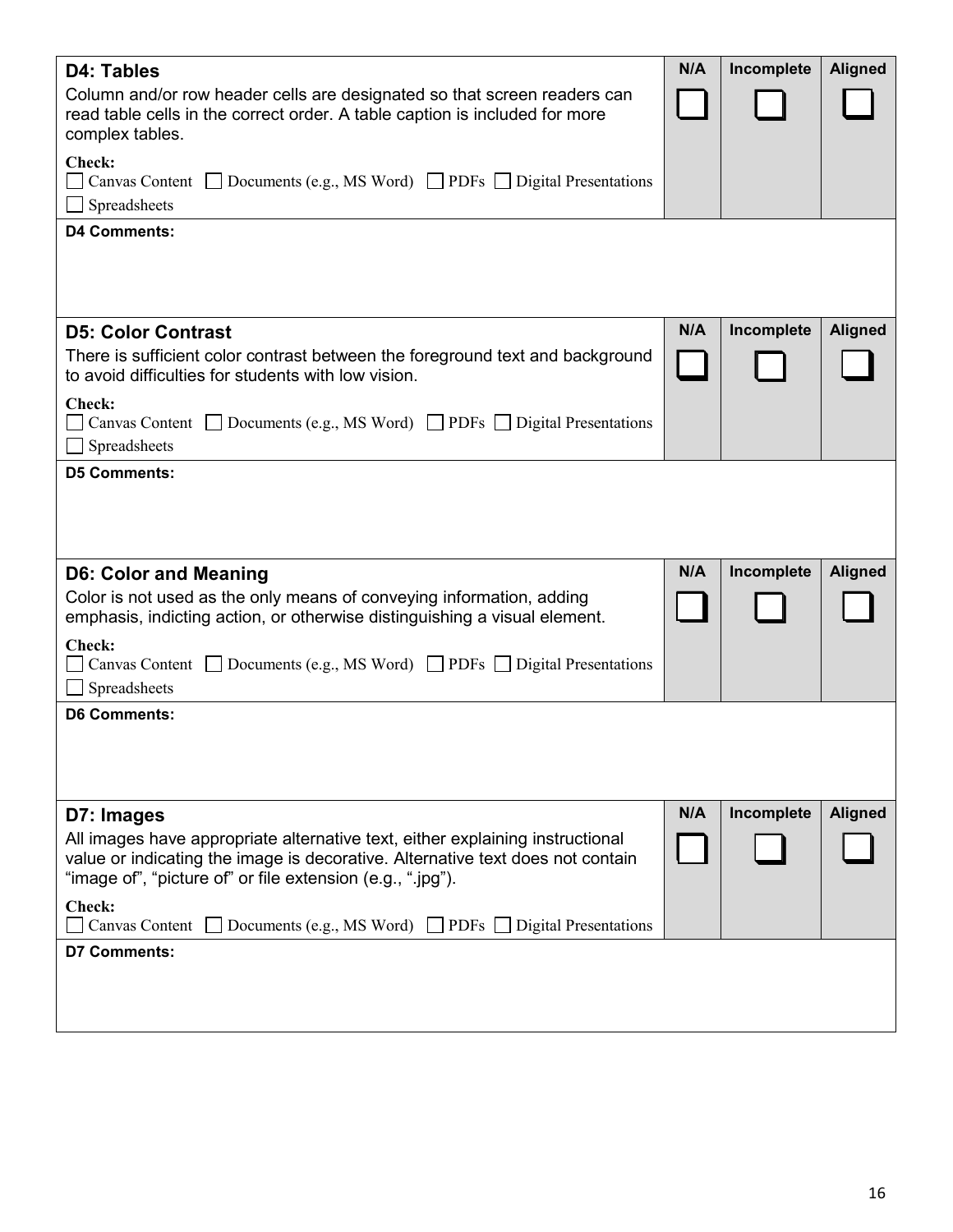| <b>D8: Reading Order</b><br>Reading order is correctly set so that content is presented in the proper<br>sequence when using screen readers and other assistive technologies.<br><b>Check:</b><br>Documents (e.g., MS Word) $\Box$ PDFs $\Box$<br>Digital Presentations             | N/A | Incomplete | <b>Aligned</b> |
|-------------------------------------------------------------------------------------------------------------------------------------------------------------------------------------------------------------------------------------------------------------------------------------|-----|------------|----------------|
| <b>D8 Comments</b>                                                                                                                                                                                                                                                                  |     |            |                |
| <b>D9: Slides</b><br>Slides are created using built-in accessible slide layouts with each slide<br>having a unique title. All text is visible in Outline View to be sure that it can be<br>read by assistive technology.<br>Check:<br><b>Digital Presentations</b>                  | N/A | Incomplete | <b>Aligned</b> |
| <b>D9 Comments:</b>                                                                                                                                                                                                                                                                 |     |            |                |
| <b>D10: Spreadsheets</b><br>Spreadsheets include labels for the rows and columns, detailed labels for<br>charts, and are accompanied by textual descriptions that draw attention to<br>key cells, trends, and totals.<br>Check:<br>Spreadsheets (e.g., Excel, Google Sheets, etc.). | N/A | Incomplete | <b>Aligned</b> |
| <b>D10 Comments:</b>                                                                                                                                                                                                                                                                |     |            |                |
| <b>D11: Accessibility Checkers</b><br>Files and content pages pass any built-in accessibility check available in the<br>software.<br>Check:<br>Canvas Content Documents (e.g., MS Word) PDFs Digital Presentations<br>Spreadsheets                                                  | N/A | Incomplete | <b>Aligned</b> |
| <b>D11 Comments:</b>                                                                                                                                                                                                                                                                |     |            |                |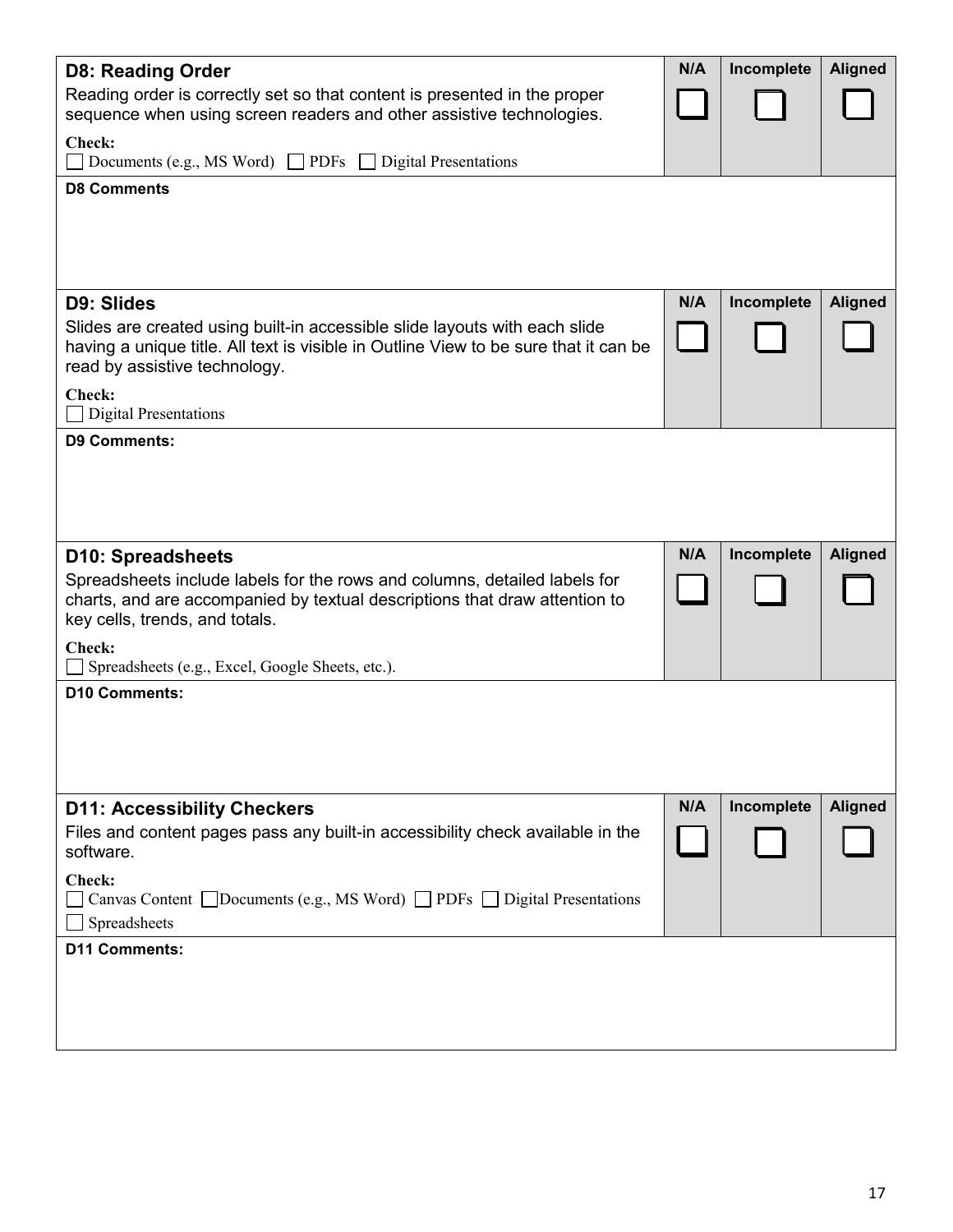| D12: Video                                                                                                                                             | N/A | Incomplete | <b>Aligned</b> |
|--------------------------------------------------------------------------------------------------------------------------------------------------------|-----|------------|----------------|
| All video must have accurate captions. If a video has no audio or<br>instructionally relevant soundtrack, a note explaining that should accompany      |     |            |                |
| the video.                                                                                                                                             |     |            |                |
| Check:<br>Required video content inside the course management system or external video<br>content linked to from within the course.                    |     |            |                |
| <b>D12 Comments:</b>                                                                                                                                   |     |            |                |
|                                                                                                                                                        |     |            |                |
|                                                                                                                                                        |     |            |                |
|                                                                                                                                                        |     |            |                |
| D13: Audio                                                                                                                                             | N/A | Incomplete | <b>Aligned</b> |
| Audio files must be accompanied by complete and accurate transcripts.                                                                                  |     |            |                |
| Check:                                                                                                                                                 |     |            |                |
| Audio files inside the course management system and external audio-only content<br>linked to from within the course.                                   |     |            |                |
| <b>D13 Comments:</b>                                                                                                                                   |     |            |                |
|                                                                                                                                                        |     |            |                |
|                                                                                                                                                        |     |            |                |
|                                                                                                                                                        |     |            |                |
| <b>D14: Flashing Content</b>                                                                                                                           | N/A | Incomplete | <b>Aligned</b> |
| Blinking or flashing content, including gifs, should only be used if                                                                                   |     |            |                |
| instructionally needed and not merely for decoration or emphasis. Flashing<br>content must not flash more than three times in any one second period or |     |            |                |
| exceed the general and red flash thresholds.                                                                                                           |     |            |                |
| Check:                                                                                                                                                 |     |            |                |
| Videos<br>Canvas Content<br>Files, including slides, documents, etc.                                                                                   |     |            |                |
| <b>D14 Comments:</b>                                                                                                                                   |     |            |                |
|                                                                                                                                                        |     |            |                |
|                                                                                                                                                        |     |            |                |
|                                                                                                                                                        |     |            |                |
| <b>D15: Live Captions</b>                                                                                                                              | N/A | Incomplete | <b>Aligned</b> |
| Live broadcast and synchronous video conferences must include a means for<br>displaying synchronized captions if requested.                            |     |            |                |
| <b>Check:</b>                                                                                                                                          |     |            |                |
| Plan for captioning any live, synchronous video events planned for the course.                                                                         |     |            |                |
| <b>D15 Comments:</b>                                                                                                                                   |     |            |                |
|                                                                                                                                                        |     |            |                |
|                                                                                                                                                        |     |            |                |
|                                                                                                                                                        |     |            |                |